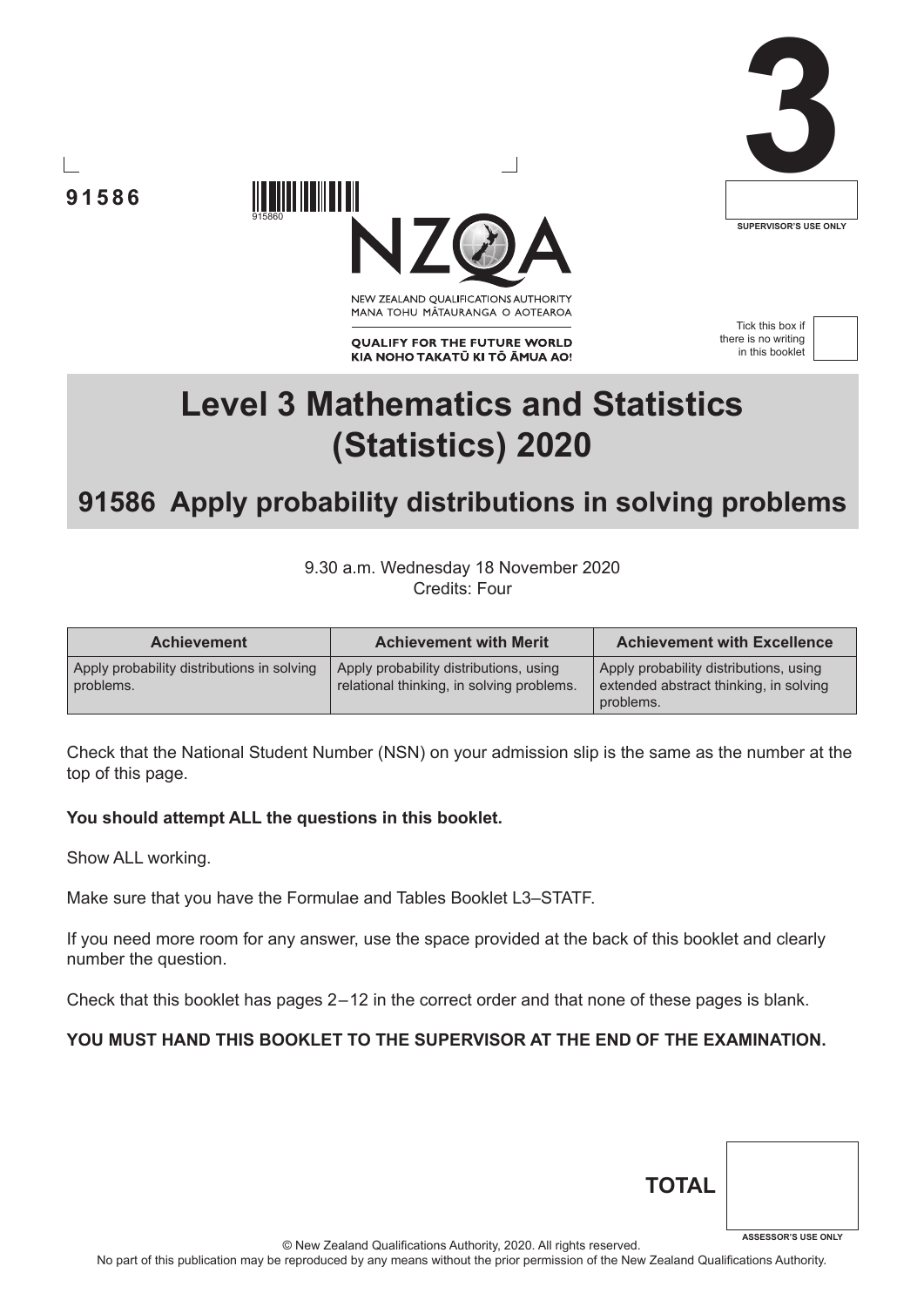#### **QUESTION ONE**

- (a) A hospital aims to deliver lunch (the midday meal) to patients anywhere between 5 and 25 minutes after the meal has left the kitchen. They also aim to deliver dinner (the evening meal) to patients anywhere between 5 and 30 minutes after the meal has left the kitchen.
	- (i) Sketch the two probability distribution models for lunch and dinner on this grid. Clearly identify which is lunch and which is dinner.



(ii) Meals are cold if they arrive more than 20 minutes after leaving the kitchen.

 Using appropriate probability distribution models, calculate an estimate for the probability that a patient has both a cold lunch and a cold dinner on the same day.

(iii) Consider an assumption you made when you calculated your answer to part (a)(ii). Discuss whether (or not) this assumption is likely to be valid.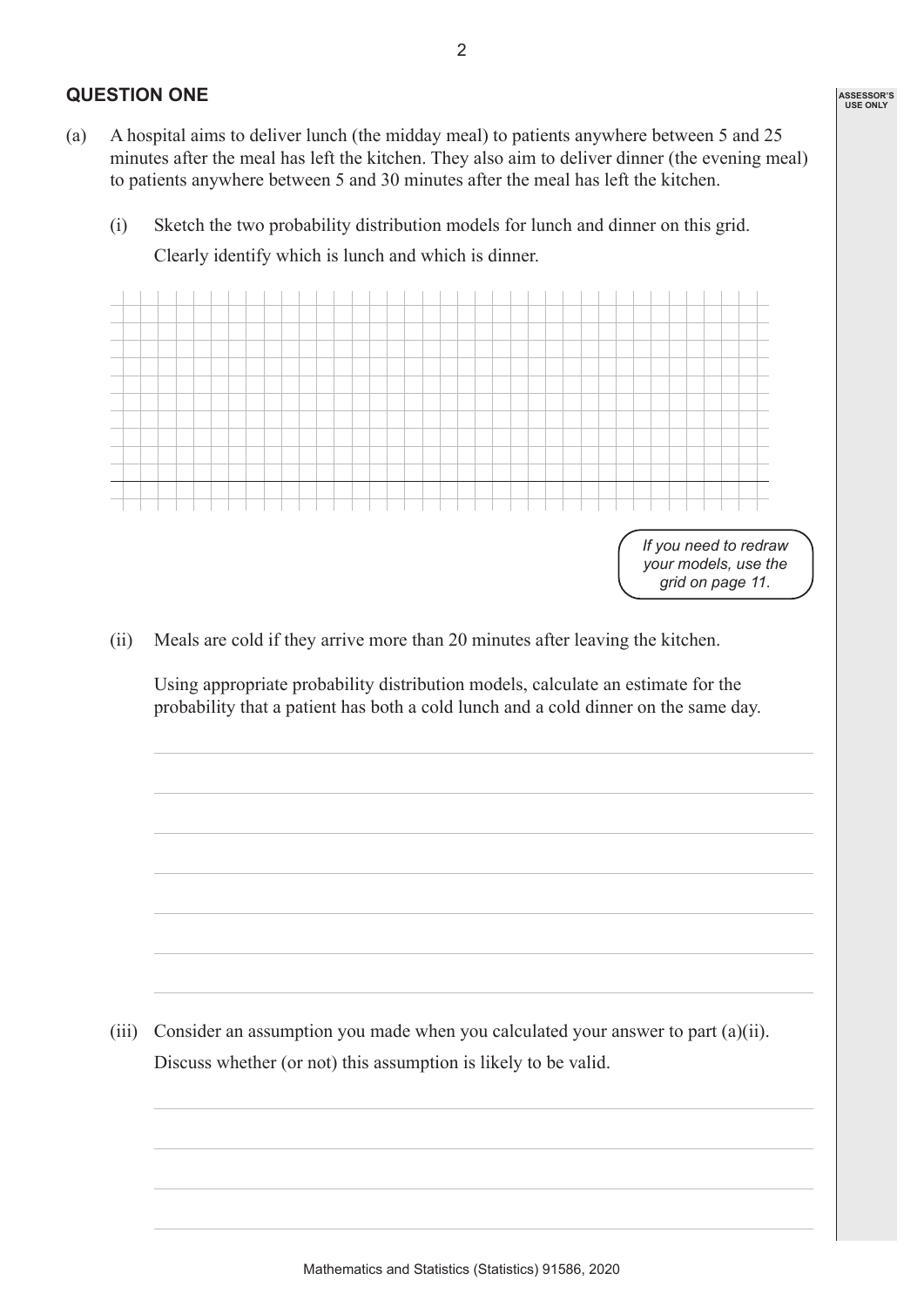|      | In New Zealand, the Ministry of Health recommends that all adults eat at least three servings<br>of vegetables each day. Suppose that the number of servings of vegetables eaten by New<br>Zealand adults each day can be modelled by a Poisson distribution with $\lambda = 3.2$ . |
|------|-------------------------------------------------------------------------------------------------------------------------------------------------------------------------------------------------------------------------------------------------------------------------------------|
| (i)  | Use this Poisson model to calculate an estimate for the proportion of New Zealand<br>adults who eat at least the recommended number of vegetable servings each day.                                                                                                                 |
|      |                                                                                                                                                                                                                                                                                     |
|      |                                                                                                                                                                                                                                                                                     |
| (ii) | What would the value of $\lambda$ need to be so that, under a Poisson model, at least 95% of<br>New Zealand adults ate at least one serving of vegetables each day?                                                                                                                 |
|      |                                                                                                                                                                                                                                                                                     |
|      |                                                                                                                                                                                                                                                                                     |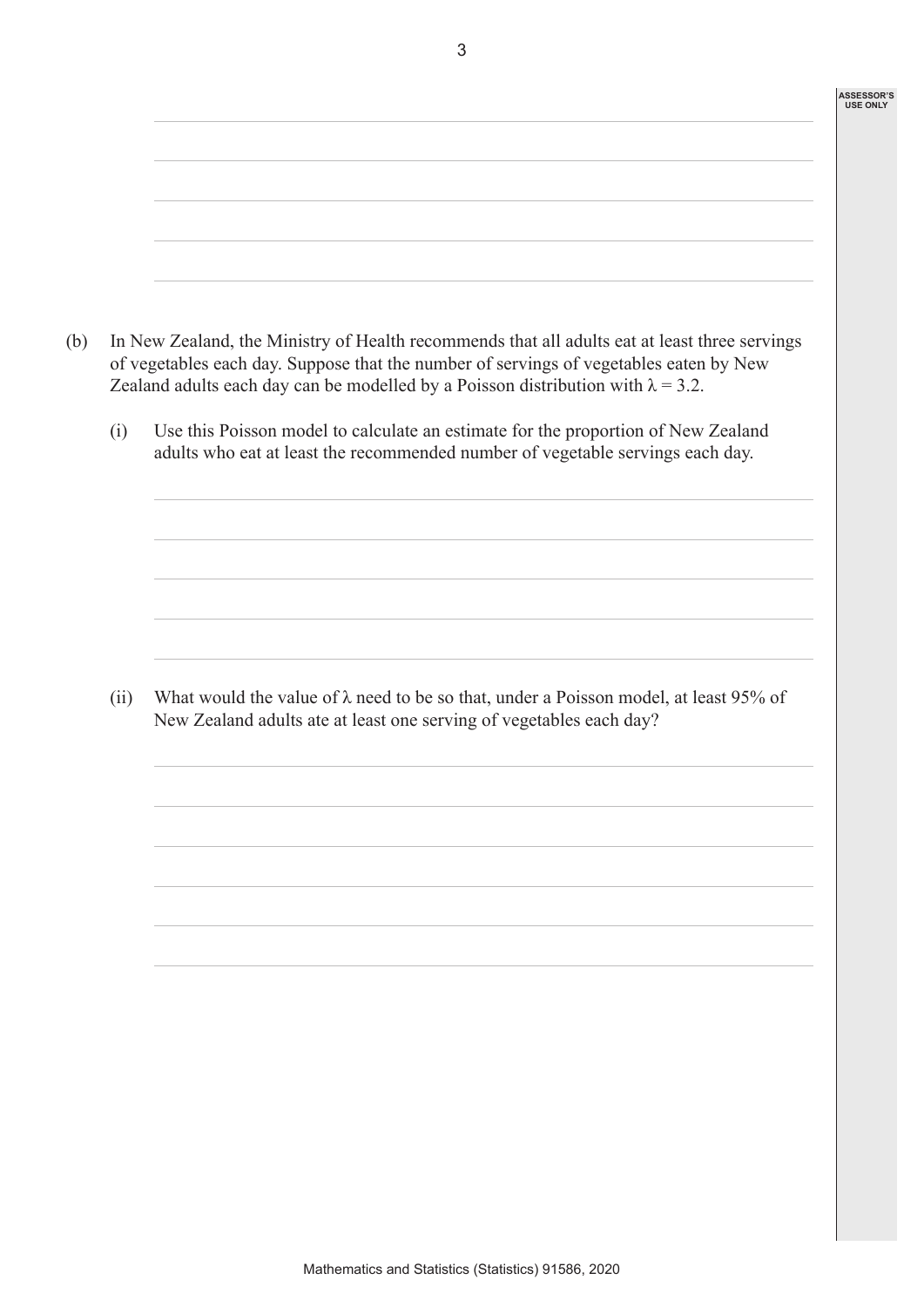- (iii) Give TWO reasons why the use of the Poisson distribution may not be appropriate to model this situation.
	-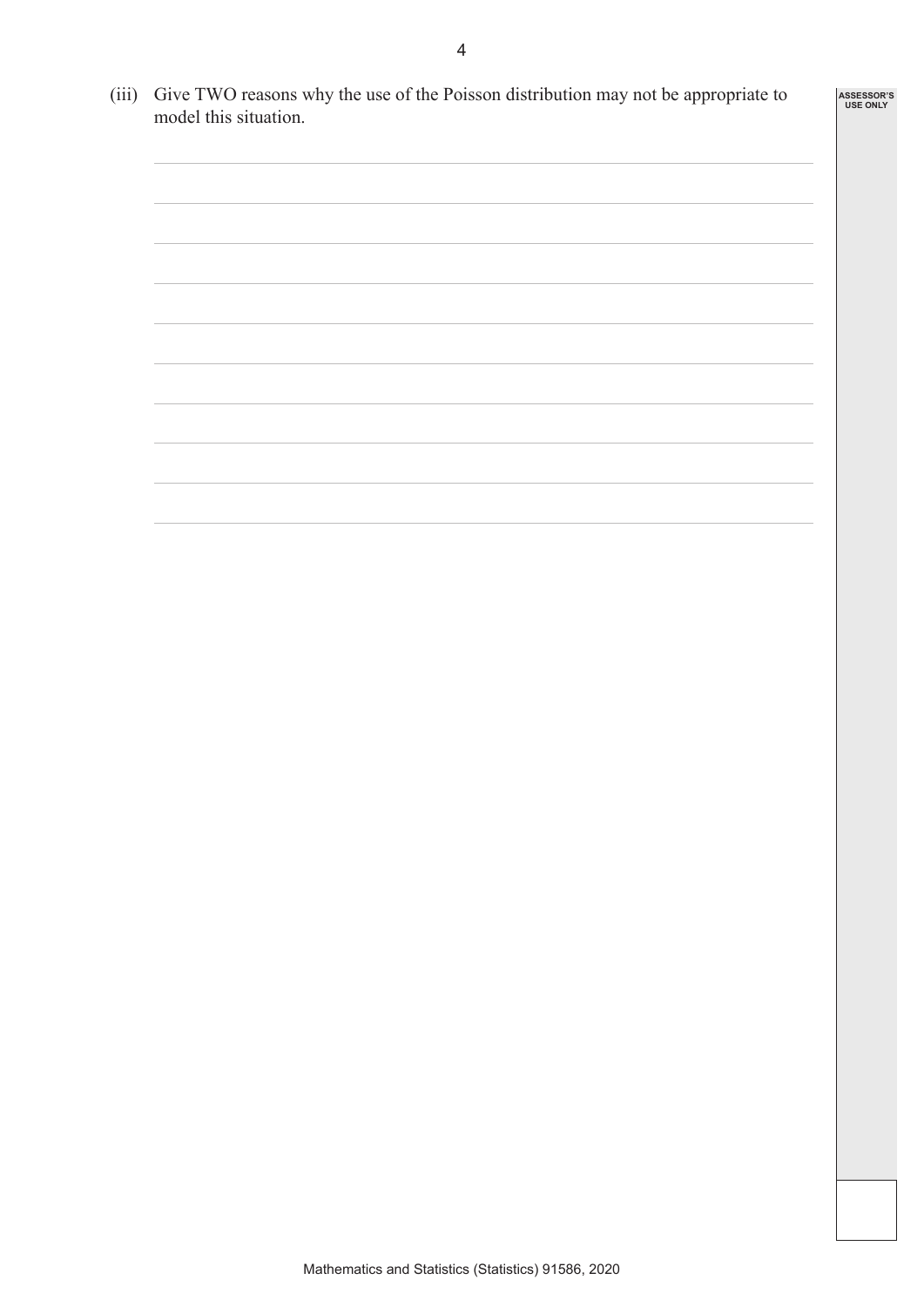#### **QUESTION TWO**

(i) Suppose that a random sample of 8 New Zealand youths was taken.

 Using an appropriate probability distribution model, calculate an estimate for the probability that less than half of these 8 youths ate breakfast daily.

(ii) A Year 13 student says, "approximately 50% of youths eat breakfast daily, so 5 of the next 10 youths sampled will eat breakfast daily."

Comment on whether this student is correct in this reasoning.

(iii) For New Zealand children (aged 2–14 years), the proportion who eat breakfast daily is estimated to be 85%.

 A health worker observed that for groups of 10 youths, the variation in the number of youths who ate breakfast daily was much greater than the variation they observed for groups of 10 children.

Comment on whether the health worker's observation can be justified statistically.

Support your answer with statistical calculations.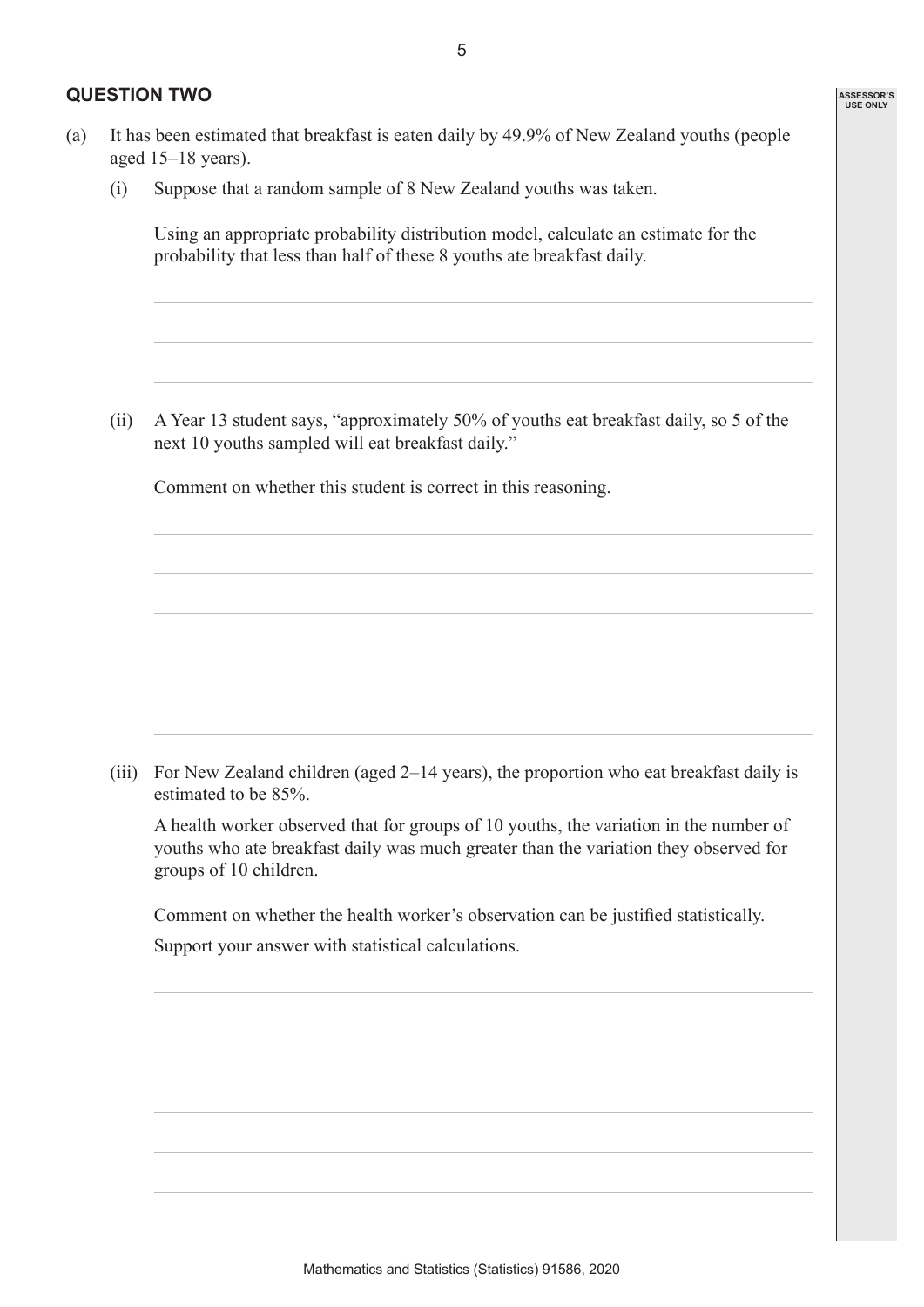- (b) Suppose the energy intake at breakfast for New Zealand male youths who eat breakfast daily is modelled by a normal distribution, with a mean of 11200 kJ and standard deviation of 2230 kJ.
	- (i) Energy intake at breakfast above 12800 kJ often leads to overeating for the rest of the day.

 Estimate the probability that a randomly chosen male youth who eats breakfast daily has an energy intake above 12800 kJ at breakfast.

**ASSESSOR'S USE ONLY**

(ii) It is known that approximately half of New Zealand male youths who eat breakfast daily have an energy intake at breakfast of between 9500 and 12000 kJ.

 Discuss whether the normal distribution model presented above appears to be appropriate for modelling the energy intake at breakfast of New Zealand male youths who eat breakfast daily.

Support your answer with statistical calculations.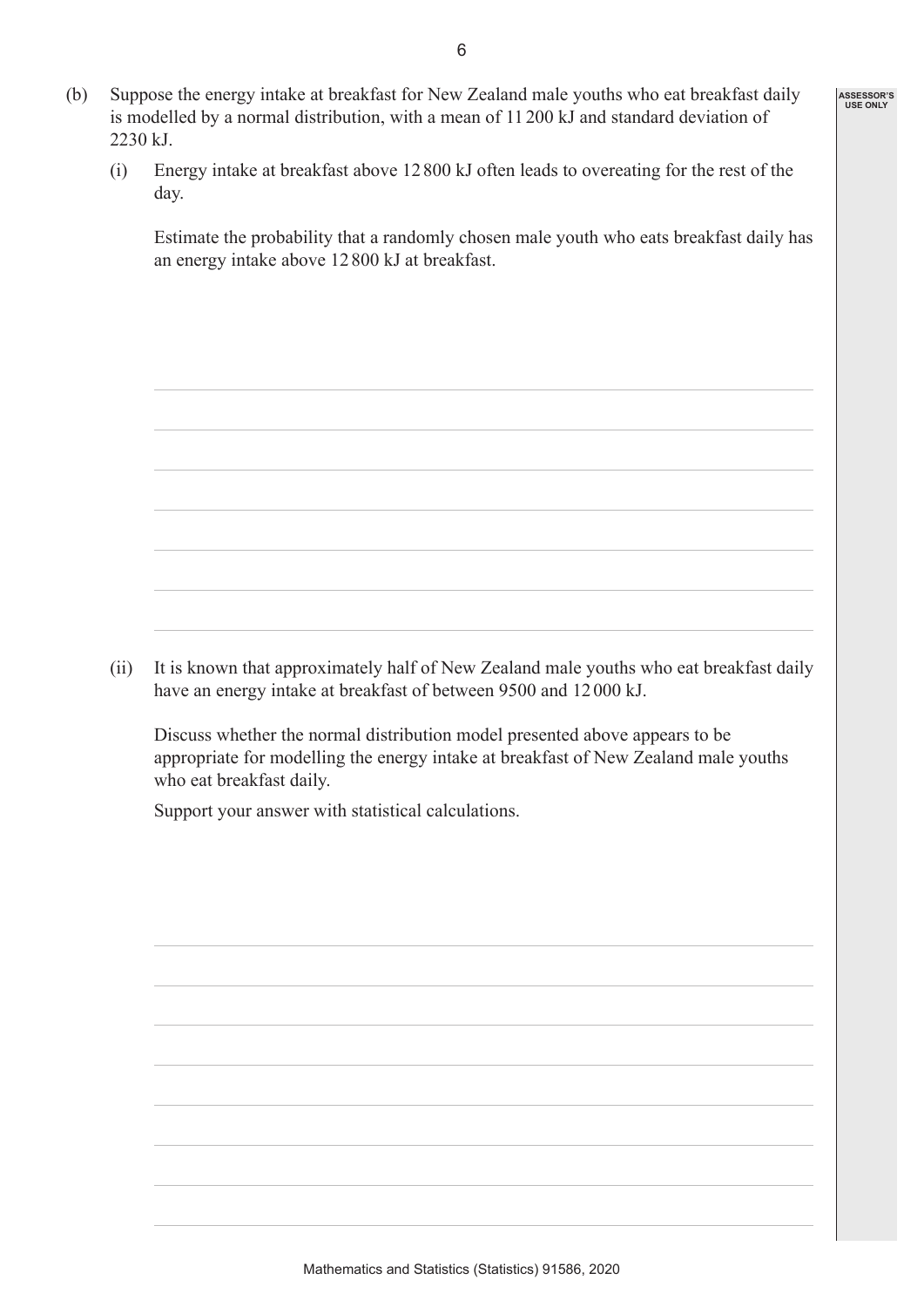(iii) Data is collected from students enrolled at a single-sex boys' school. At this school, 15% of youths who eat breakfast daily have an energy intake above 12800 kJ at breakfast.

 Suggest suitable values of the parameters of a normal distribution model that could be used for modelling energy intake at breakfast for male youths who eat breakfast daily at this particular school.

**ASSESSOR'S USE ONLY**

Support your answer with statistical calculations and reasoning.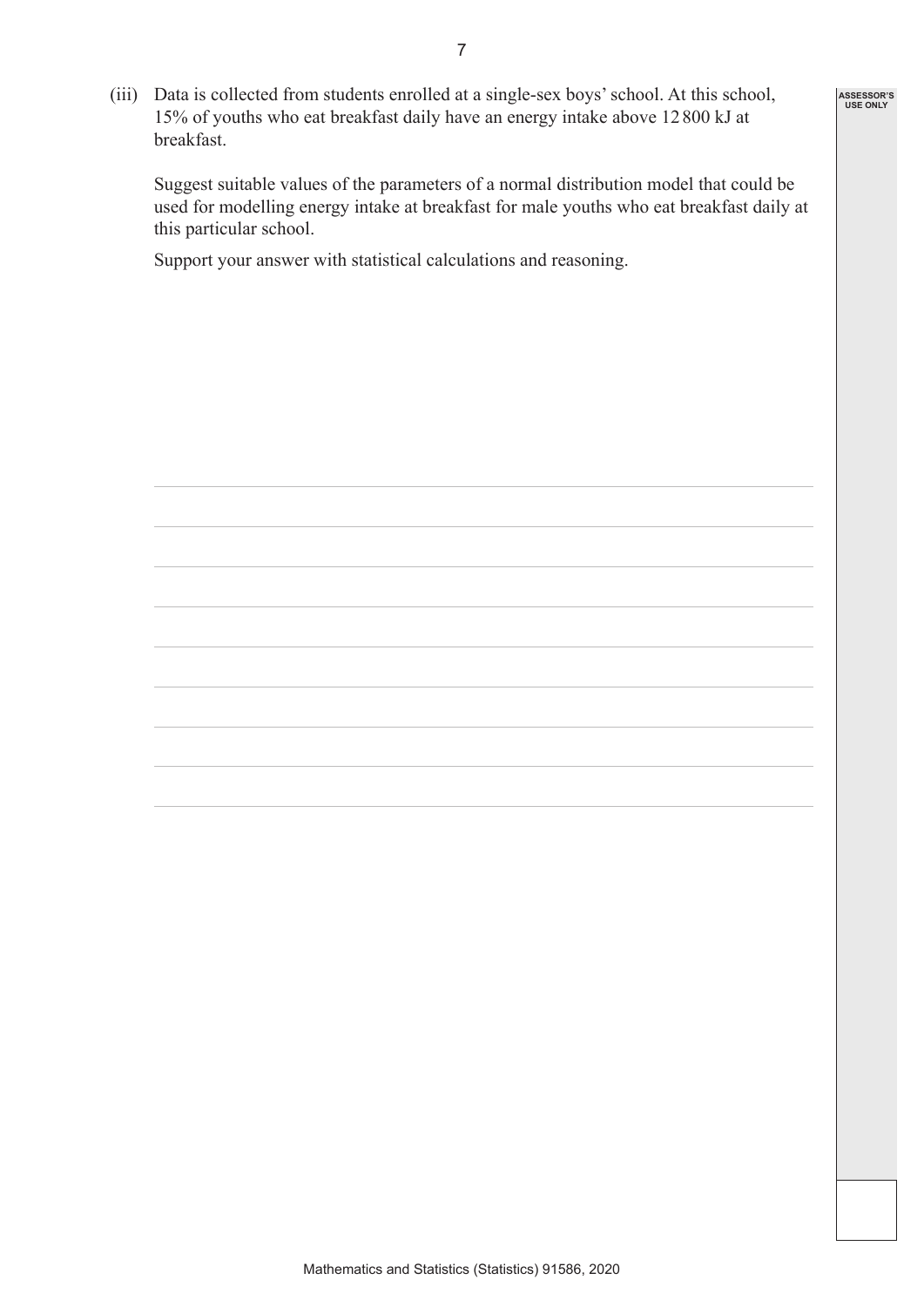### **QUESTION THREE**

- (a) A common injury for sports players, which often requires surgery, is a ruptured anterior cruciate ligament (ACL). ACL surgery usually takes between 120 and 150 minutes, with the most common time being 130 minutes.
	- (i) Using an appropriate probability distribution, calculate an estimate for the probability that an ACL surgery takes less than 130 minutes.

Show working to support your answer.

(ii) Given that an ACL surgery takes less than 140 minutes, calculate an estimate for the probability that the surgery takes more than 130 minutes.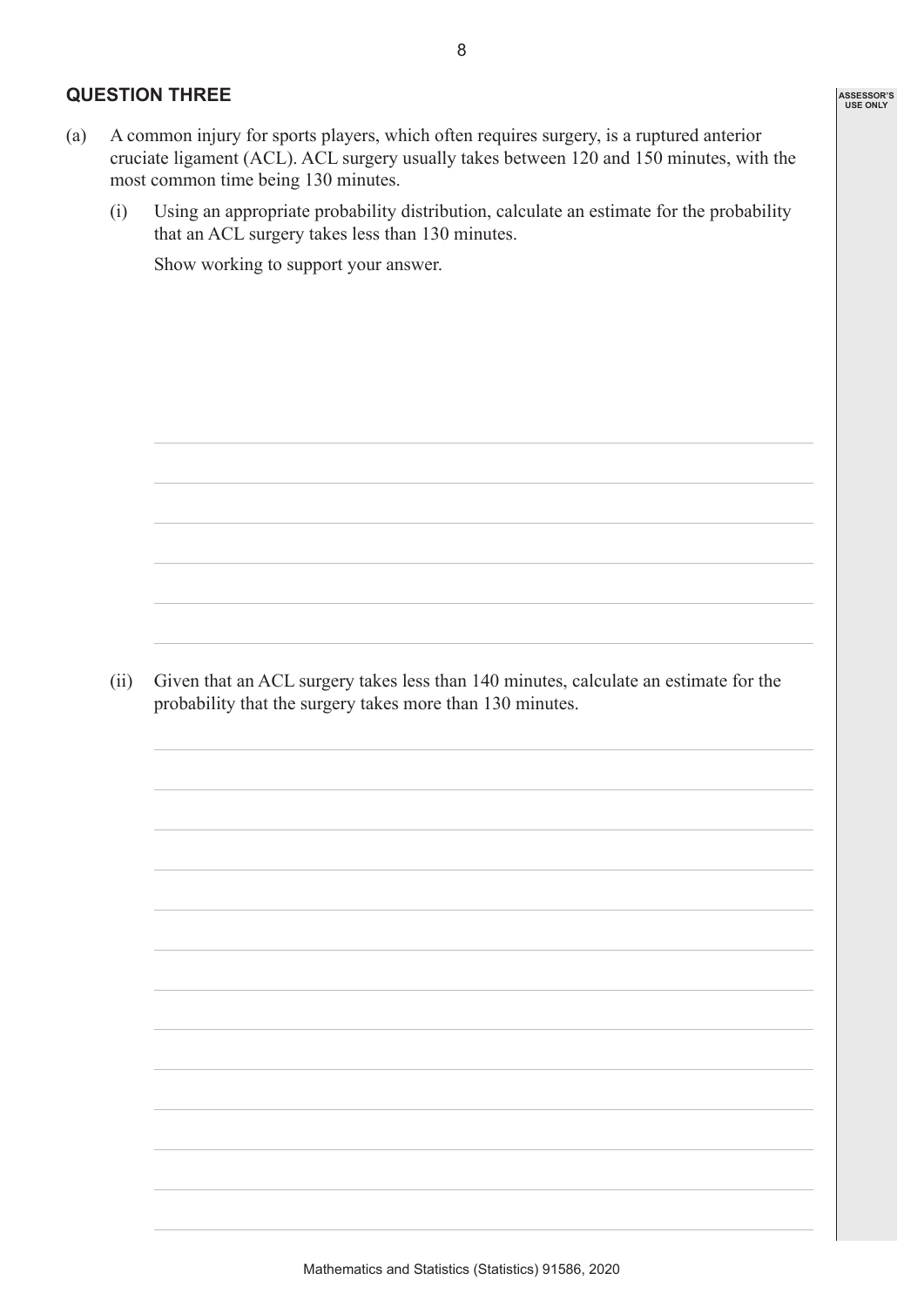(b) A hospital is considering sourcing a new x-ray machine. The table below shows the probability distribution of the random variable *N*, the number of repairs needed for an x-ray machine over any three-year period.

| $P(N = n)$ | 0.34 | 0.35 |  |
|------------|------|------|--|

(i) Calculate the mean and standard deviation of the number of repairs over the three-year period.

Mean:

Standard deviation:

(ii) The hospital is considering leasing an x-ray machine from Company A or Company B. Company A charges a one-off fee of \$69500, plus an additional \$350 per month. Company B charges a one-off fee of \$65000, plus an additional \$10000 per repair.

 Discuss which company has the higher variation in total lease costs over the three-year period.

> **Question Three continues on the following page.**

**ASSESSOR'S USE ONLY**

9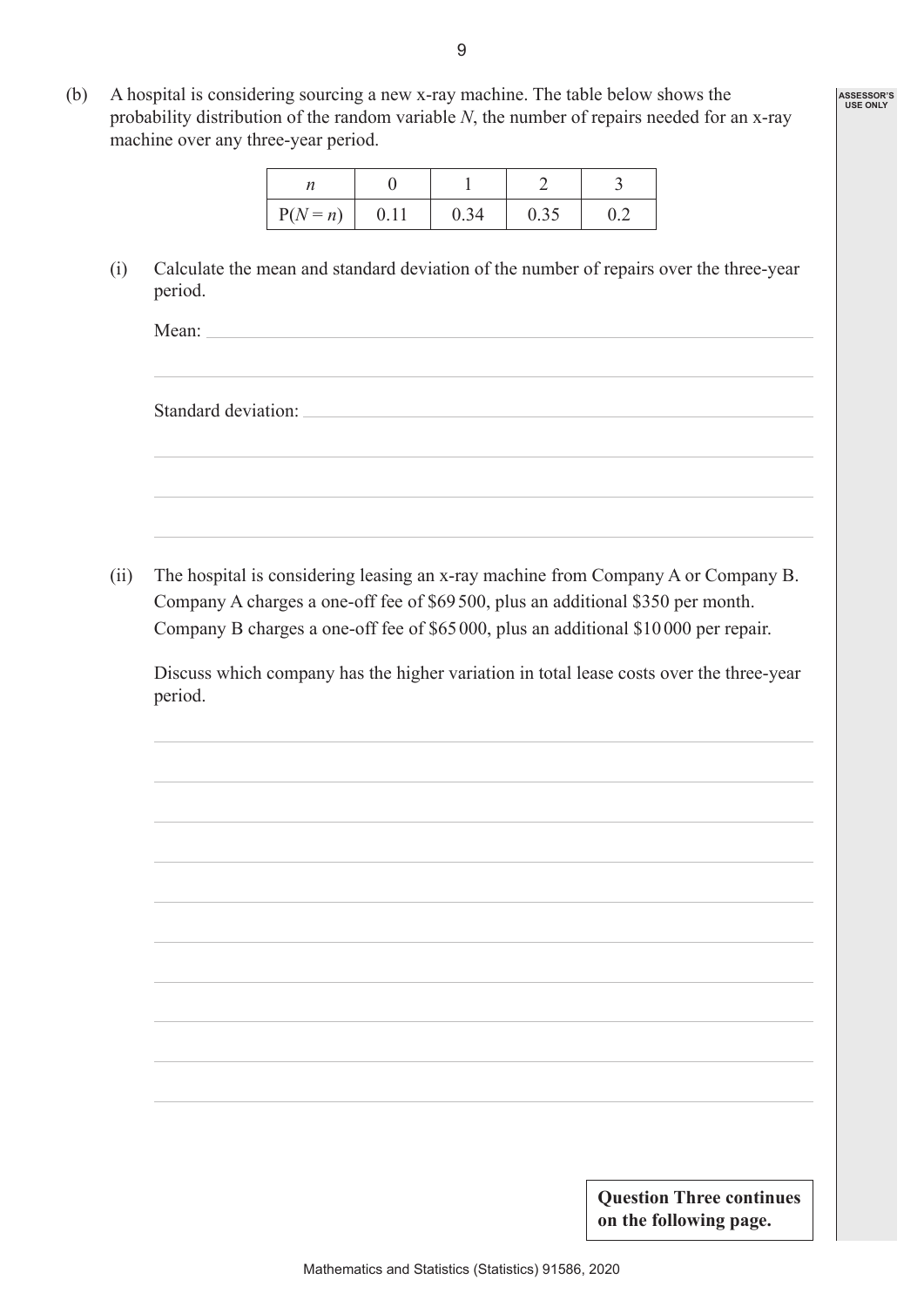(iii) The hospital will lease an x-ray machine for three years.

 From which company would you recommend the hospital lease the x-ray machine? Support your answer with statistical reasoning.

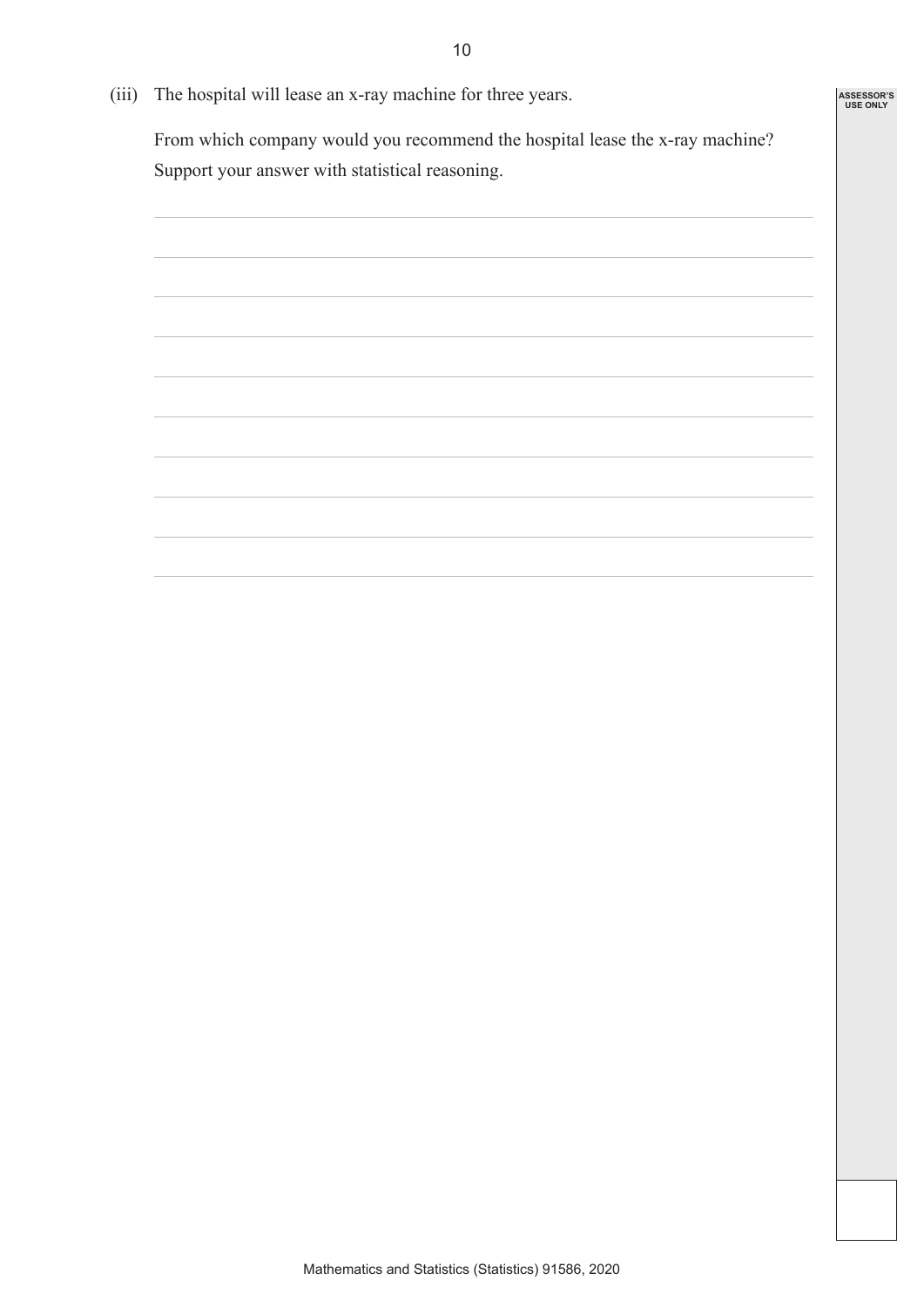## **SPARE DIAGRAM**

If you need to redraw your probability distribution models from Question One (a)(i), draw them on the grid below. Make sure it is clear which answer you want marked.

| $\sim$           |  |  |  |  |  |  |  |  |  |  |  |  |  |  |  |  |  |  |
|------------------|--|--|--|--|--|--|--|--|--|--|--|--|--|--|--|--|--|--|
| --               |  |  |  |  |  |  |  |  |  |  |  |  |  |  |  |  |  |  |
|                  |  |  |  |  |  |  |  |  |  |  |  |  |  |  |  |  |  |  |
|                  |  |  |  |  |  |  |  |  |  |  |  |  |  |  |  |  |  |  |
|                  |  |  |  |  |  |  |  |  |  |  |  |  |  |  |  |  |  |  |
|                  |  |  |  |  |  |  |  |  |  |  |  |  |  |  |  |  |  |  |
|                  |  |  |  |  |  |  |  |  |  |  |  |  |  |  |  |  |  |  |
|                  |  |  |  |  |  |  |  |  |  |  |  |  |  |  |  |  |  |  |
| <b>CONTINUES</b> |  |  |  |  |  |  |  |  |  |  |  |  |  |  |  |  |  |  |
|                  |  |  |  |  |  |  |  |  |  |  |  |  |  |  |  |  |  |  |
|                  |  |  |  |  |  |  |  |  |  |  |  |  |  |  |  |  |  |  |
|                  |  |  |  |  |  |  |  |  |  |  |  |  |  |  |  |  |  |  |
|                  |  |  |  |  |  |  |  |  |  |  |  |  |  |  |  |  |  |  |